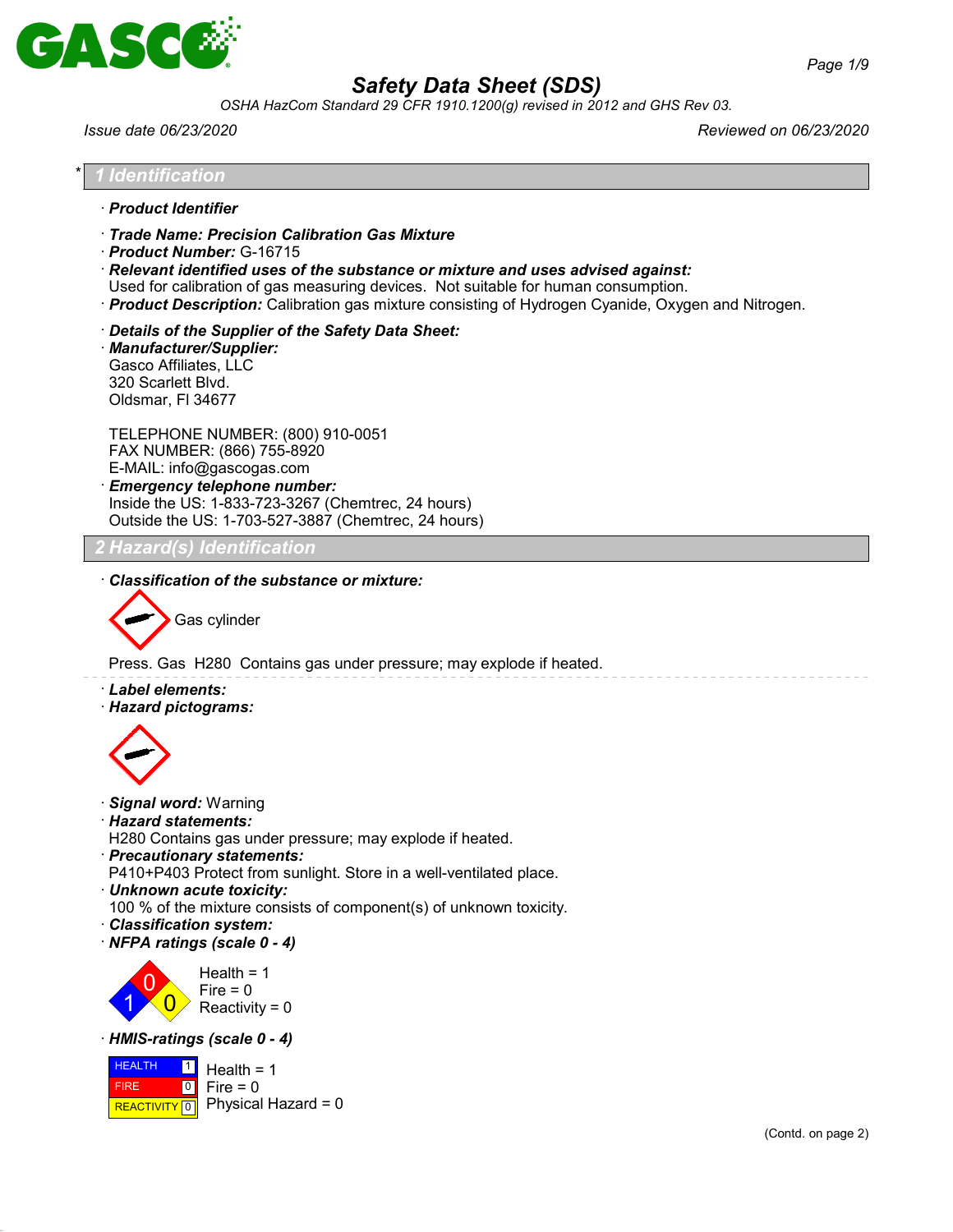*OSHA HazCom Standard 29 CFR 1910.1200(g) revised in 2012 and GHS Rev 03.*

*Issue date 06/23/2020 Reviewed on 06/23/2020*

#### *Trade Name: Precision Calibration Gas Mixture*

#### · *Hazard(s) not otherwise classified (HNOC):* None known

*3 Composition/Information on Ingredients*

#### · *Chemical characterization: Mixtures*

· *Description:* Mixture of substances listed below with non-hazardous additions.

| · Dangerous Components: |                                                                                                                                                                                                                                        |                     |
|-------------------------|----------------------------------------------------------------------------------------------------------------------------------------------------------------------------------------------------------------------------------------|---------------------|
| CAS: 74-90-8            | Hydrogen Cyanide                                                                                                                                                                                                                       | $0.0005 - 0.0055\%$ |
|                         | RTECS: MW 6825000 $\circledcirc$ Flam. Liq. 1, H224; $\circledcirc$ Acute Tox. 2, H300; Acute Tox. 1,<br>$\overrightarrow{H}310$ ; Acute Tox. 2, $\overrightarrow{H}330$ ; $\otimes$ Aquatic Acute 1, H400; Aquatic<br>Chronic 1, H410 |                     |
| CAS: 7782-44-7          | Oxygen                                                                                                                                                                                                                                 | $19 - 21%$          |
|                         | <b>♦ Oxid. Gas 1, H270; ♦ Press. Gas, H280</b>                                                                                                                                                                                         |                     |
| CAS: 7727-37-9          | Nitrogen                                                                                                                                                                                                                               | 78.9945-80.9995%    |
|                         | RTECS: QW 9700000 $\diamond$ Press. Gas, H280; Simple Asphyxiant                                                                                                                                                                       |                     |
|                         |                                                                                                                                                                                                                                        |                     |

#### *4 First-Aid Measures*

#### · *Description of first aid measures*

#### · *After inhalation:*

Generally the product does not irritate with inhalation.

Supply fresh air. If required, provide artificial respiration. Consult doctor if symptoms persist.

In case of unconsciousness place patient stably in the side position for transportation.

#### · *After skin contact:*

Generally, the product does not irritate the skin.

In cases of contact with liquified material, frostbite may occur. Immerse frostbite in cool-warm water and seek medical attention.

Wash with soap and water.

If skin irritation occurs, consult a doctor.

#### · *After eye contact:*

Not anticipated under normal use.

Rinse opened eye for several minutes under running water. If symptoms persist, consult a doctor.

· *After swallowing:*

Not a normal route of entry.

If swallowed and symptoms occur, consult a doctor.

- · *Information for doctor*
- · *Most important symptoms and effects, both acute and delayed:* No further relevant information available.
- · *Indication of any immediate medical attention and special treatment needed:*
- No further relevant information available.

## \* *5 Fire-Fighting Measures*

#### · *Extinguishing media*

· *Suitable extinguishing agents:*

Use fire fighting measures that suit the environment.

Use water spray to cool fire-exposed containers.

· *For safety reasons unsuitable extinguishing agents:* No further relevant information.

#### · *Special hazards arising from the substance or mixture:*

Closed containers may explode when exposed to extreme heat.

If incinerated, product will releaset the following toxic fumes: Oxides of Nitrogen (NOx), and Hydrogen Cyanide gas.

#### · *Advice for firefighters*

This gas mixture is not flammable; however, containers, when involved in fire, may rupture or burst in the heat of the fire.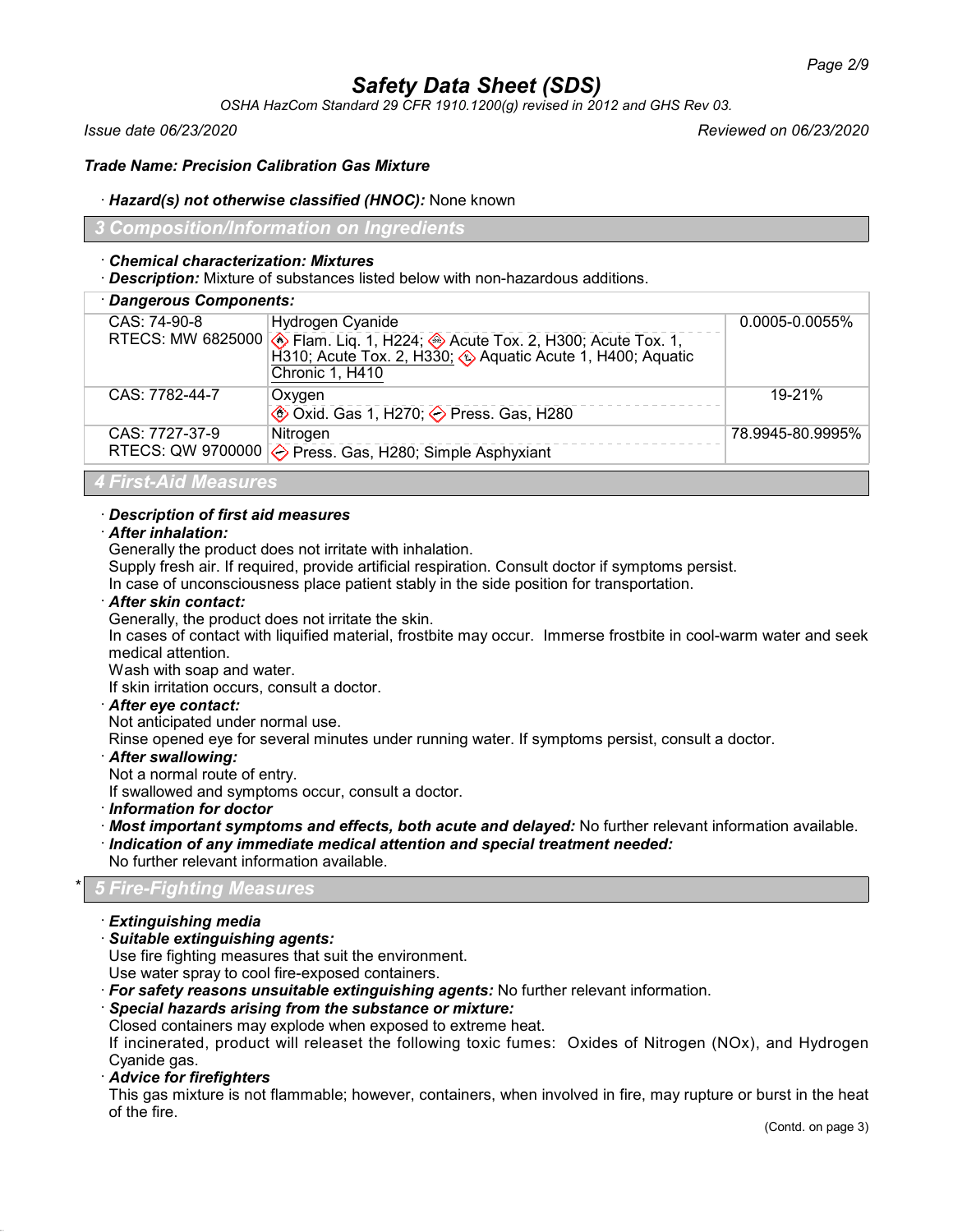*OSHA HazCom Standard 29 CFR 1910.1200(g) revised in 2012 and GHS Rev 03.*

*Issue date 06/23/2020 Reviewed on 06/23/2020*

#### *Trade Name: Precision Calibration Gas Mixture*

#### · *Special protective equipment for firefighters:*

As in any fire, wear self-contained breathing apparatus pressure-demand (NIOSH approved or equivalent) and full protective gear to prevent contact with skin and eyes.

#### *6 Accidental Release Measures*

#### · *Personal precautions, protective equipment and emergency procedures:*

Treat any fumes as toxic.

Ensure adequate ventilation.

Keep people at a distance and stay upwind.

Wear protective equipment. Keep unprotected persons away.

In a confined area, NIOSH approved respiratory protection may be required.

**Environmental precautions:** Inform authorities in case of gas release.

· *Methods and material for containment and cleaning up:* Dispose of the collected material according to regulations. Ensure adequate ventilation.

Dispose of contaminated material as waste according to section 13.

· *Reference to other sections:*

See Section 7 for information on safe handling.

See Section 8 for information on personal protection equipment.

See Section 13 for disposal information.

## *7 Handling and Storage*

#### · *Handling*

· *Precautions for safe handling:* Ensure good ventilation/exhaustion at the workplace.

· *Information about protection against explosions and fires:*

Pressurized container: protect from sunlight and do not expose to temperatures exceeding 50°C, i.e. electric lights. Do not pierce or burn, even after use.

Do not cut, grind or weld on container that contains or contained product.

Do not spray on a naked flame or any incandescent material.

#### · *Conditions for safe storage, including any incompatibilities*

Store away from strong oxidizing agents, phosphorus, organic materials and powdered metals.

#### · *Storage*

- · *Requirements to be met by storerooms and receptacles:*
- Store in a cool location.

Cylinders should be firmly secured to prevent falling or being knocked over. Cylinders must be protected from the environment, and preferably kept at room temperature. Cylinders should be stored in dry, well-ventilated areas, away from sources of heat, ignition, and direct sunlight. Protect cylinders against physical damage. Full and empty cylinders should be segregated. Use a "first-on, first-out" inventory system to prevent full containers from being stored for long periods of time.

· *Information about storage in one common storage facility:* Not required.

- · *Further information about storage conditions:* Store in cool, dry conditions in well sealed receptacles.
- · *Specific end use(s):* No further relevant information available.

*8 Exposure Controls/Personal Protection*

· *Additional information about design of technical systems:* No further data; see section 7.

#### · *Control parameters:*

All ventilation should be designed in accordance with OSHA standard (29 CFR 1910.94). Use mechanical (general) ventilation for storage areas. Use appropriate ventilation as required to keep Exposure Limits in Air below TLV & PEL limits.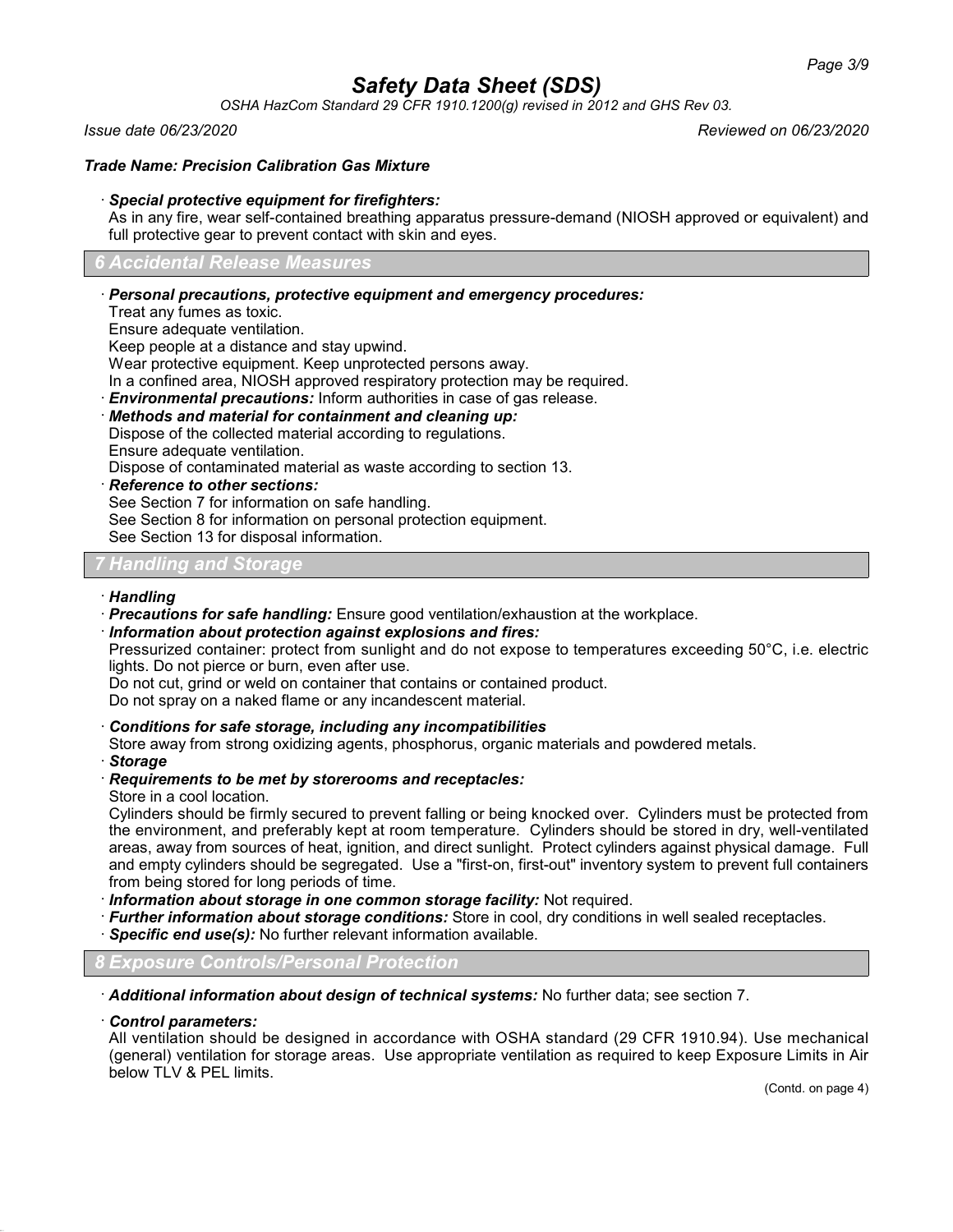*OSHA HazCom Standard 29 CFR 1910.1200(g) revised in 2012 and GHS Rev 03.*

*Issue date 06/23/2020 Reviewed on 06/23/2020*

#### *Trade Name: Precision Calibration Gas Mixture*

| Components with occupational exposure limits:                                                         |
|-------------------------------------------------------------------------------------------------------|
| 7727-37-9 Nitrogen                                                                                    |
| TLV withdrawn TLV, see App. F; simple asphyxiant                                                      |
| 74-90-8 Hydrogen Cyanide                                                                              |
| PEL Long-term value: 11 mg/m <sup>3</sup> , 10 ppm<br>Skin                                            |
| REL Short-term value: $5 \text{ mg/m}^3$ , 4.7 ppm<br>Skin                                            |
| TLV Ceiling limit value: $5 \text{ mg/m}^3$ , 4.7 ppm<br>as CN; Skin                                  |
| Additional information: The lists that were valid during the creation of this SDS were used as basis. |

- · *Exposure controls:*
- · *Personal protective equipment*

· *General protective and hygienic measures:* Wash hands before breaks and at the end of work. Keep away from foodstuffs, beverages and feed. Avoid contact with the eyes and skin.

· *Breathing equipment:*



Suitable respiratory protective device recommended.

- · *Protection of hands:* Not required.
- · *Material of gloves:* Not required.
- · *Penetration time of glove material:* Not applicable.
- · *Eye protection:*



Tightly sealed goggles

· *Body protection:* Not required.

#### *9 Physical and Chemical Properties*

- · *Information on basic physical and chemical properties*
- · *General Information*
- · *Appearance:*

|  | ۰. |  | ., | ı |  |
|--|----|--|----|---|--|
|  |    |  |    |   |  |

- 
- 
- · Odor threshold:
- 

| <b>Change in condition</b>          |                 |
|-------------------------------------|-----------------|
| <b>Melting point/Melting range:</b> | Not determined. |
| <b>Boiling point/Boiling range:</b> | Not determined. |

- · *Flash point:* None
- · *Flammability (solid, gaseous):* Not determined.

*Form:* Gaseous **Color:** Color: Clear, colorless<br> **Color:** Color: Bitter almonds Bitter almonds<br>Not determined. · **pH-value:** Not determined.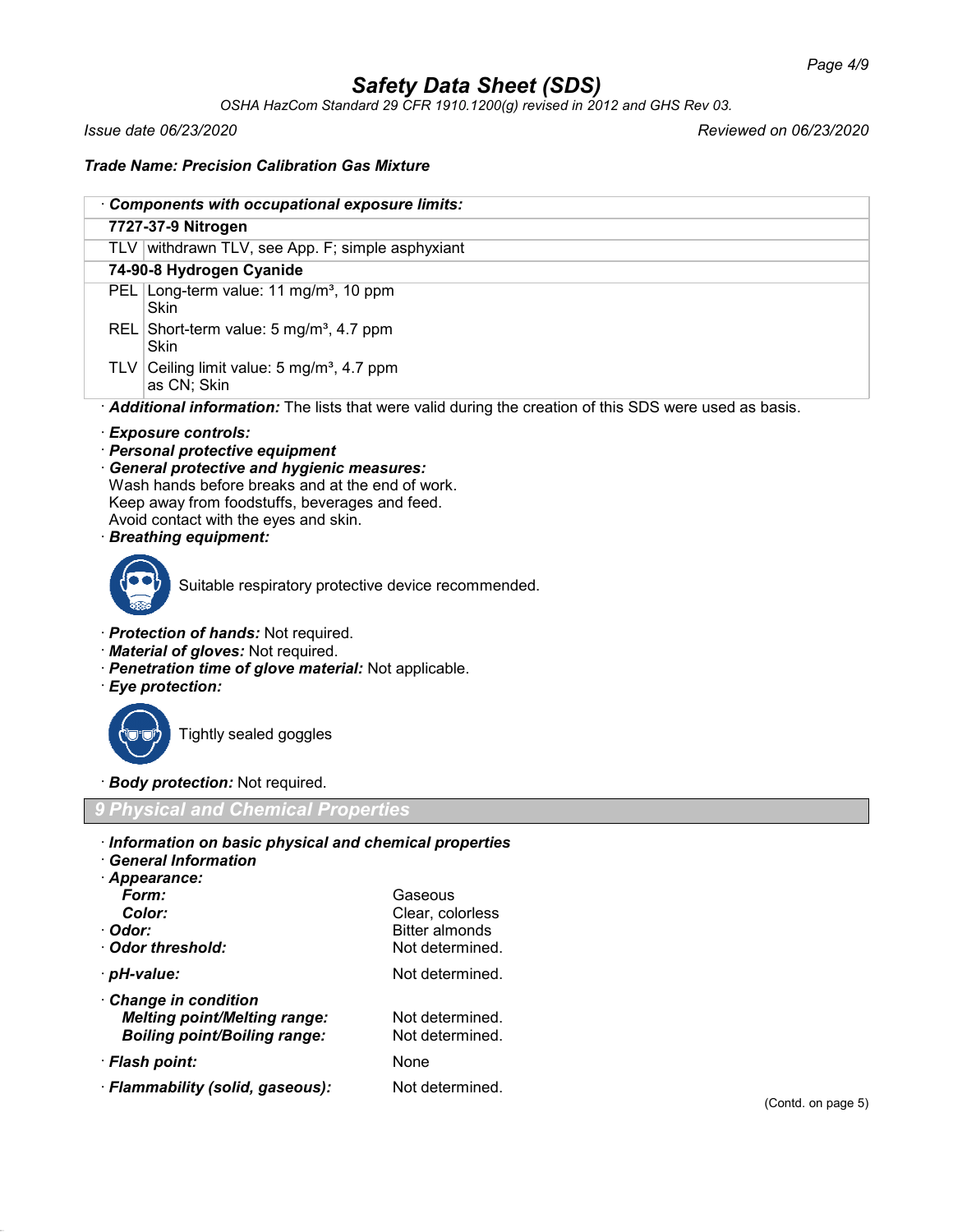*OSHA HazCom Standard 29 CFR 1910.1200(g) revised in 2012 and GHS Rev 03.*

*Issue date 06/23/2020 Reviewed on 06/23/2020*

#### *Trade Name: Precision Calibration Gas Mixture*

*Ignition temperature:* Not applicable · *Decomposition temperature:* Not determined. · **Auto igniting:** Product is not self-igniting. *Danger of explosion:* Not determined. · *Explosion limits:* **Lower:** Not determined. **Upper:** Not determined. · **Vapor pressure:** Not determined. · *Density:* **Relative density:** Not determined.<br> **Vapor density:** Not determined. **Vapor density:** Not determined.<br> **Evaporation rate:** Not applicable. *Evaporation rate:* · *Solubility in / Miscibility with:* **Water:** Water: Not miscible or difficult to mix. · *Partition coefficient (n-octanol/water):* Not determined. · *Viscosity:* **Dynamic:** Not determined. **Kinematic:** Not determined.<br>Other information: No further relevant · *Other information:* No further relevant information available.

## *10 Stability and Reactivity*

· *Reactivity:* No further relevant information available.

- · *Chemical stability:* Stable under normal conditions.
- · *Thermal decomposition / conditions to be avoided:* No decomposition if used according to specifications.
- · *Possibility of hazardous reactions:* No dangerous reactions known.
- · *Conditions to avoid:* No further relevant information available.
- · *Incompatible materials:* Strong oxidizing agents, phosphorus, organic materials and powdered metals.
- · *Hazardous decomposition products:* Nitrogen Oxides and Hydrogen Cyanide gas.

*11 Toxicological Information*

· *Information on toxicological effects:* The toxicity of this product is unknown.

- · *Acute toxicity:*
- · *LD/LC50 values that are relevant for classification:* No data available.
- · *Primary irritant effect:*
- · *On the skin:* No irritating effect.
- · *On the eye:* No irritating effect.
- · *Additional toxicological information:*
- · *Carcinogenic categories:*

· *IARC (International Agency for Research on Cancer):*

Group 1 - Carcinogenic to humans

Group 2A - Probably carcinogenic to humans

Group 2B - Possibly carcinogenic to humans

Group 3 - Not classifiable as to its carcinogenicity to humans

Group 4 - Probably not carcinogenic to humans

None of the ingredients are listed.

(Contd. on page 6)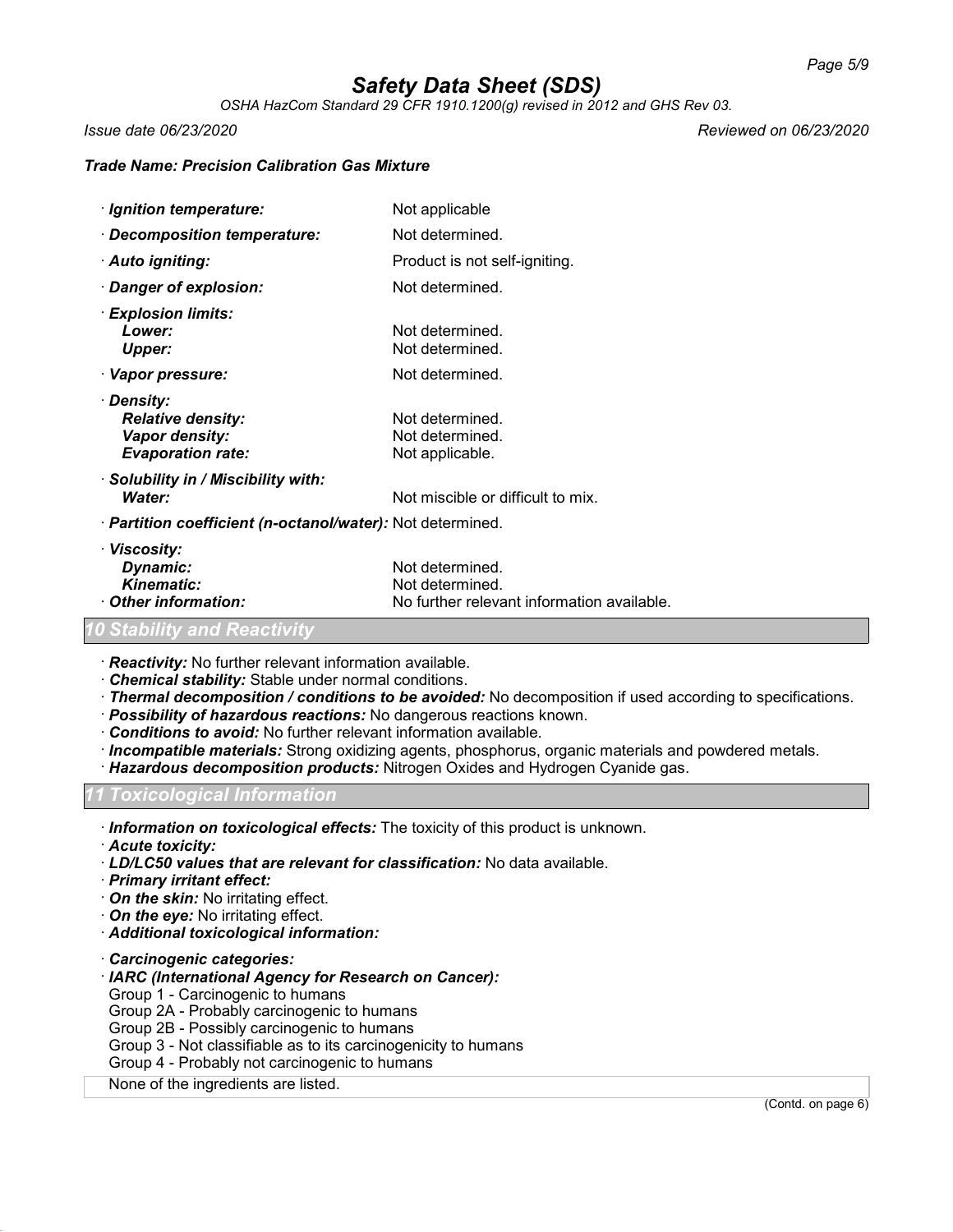*OSHA HazCom Standard 29 CFR 1910.1200(g) revised in 2012 and GHS Rev 03.*

*Issue date 06/23/2020 Reviewed on 06/23/2020*

#### *Trade Name: Precision Calibration Gas Mixture*

## · *NTP (National Toxicology Program):*

None of the ingredients are listed.

#### · *OSHA-Ca (Occupational Safety & Health Administration):*

None of the ingredients are listed.

#### *12 Ecological Information*

- · *Toxicity:* The hazards for the aquatic environment are unknown.
- · *Aquatic toxicity:* No further relevant information available.
- · *Persistence and degradability:* No further relevant information available.
- · *Behavior in environmental systems:*
- · *Bioaccumulative potential:* No further relevant information available.
- · *Mobility in soil:* No further relevant information available.
- · *Additional ecological information:*
- · *General notes:*

Do not allow undiluted product or product that has not been neutralized to reach ground water, water course or sewage system.

#### · *Results of PBT and vPvB assessment:*

- · *PBT:* Not applicable.
- · *vPvB:* Not applicable.
- · *Other adverse effects:* No further relevant information available.

## *13 Disposal Considerations*

#### · *Waste treatment methods*

#### · *Recommendation:*

Observe all federal, state and local environmental regulations when disposing of this material.

Release all residual gas pressure in a well ventilated area. Verify the cylinder is completely empty (0 PSIG). Remove or cover any hazard labels. Return empty cylinder for recycling.

NOTE: Check with the local easte authority before placing any gas cylinder into waste container for pickup.

GASCO encourages the consumer to return all cylinders.

- · *Waste disposal key:* The U.S. EPA has not published waste disposal numbers for this product's components.
- · *Uncleaned packaging*
- · *Recommendation:* Return cylinder and unused product to supplier.

#### *14 Transport Information*

- · *UN-Number:*
- · *DOT, ADR/ADN, IMDG, IATA* UN1956
- · *UN proper shipping name:*
- 
- 
- 
- · *Transport hazard class(es):*
- · *DOT*



· *Class:* 2.2

**DOT, IATA** Compressed gas, n.o.s.<br>ADR/ADN COMPRESSED COMPRESSED AT LIN1956 Compressed gas · *ADR/ADN* UN1956 Compressed gas, n.o.s. COMPRESSED GAS, N.O.S.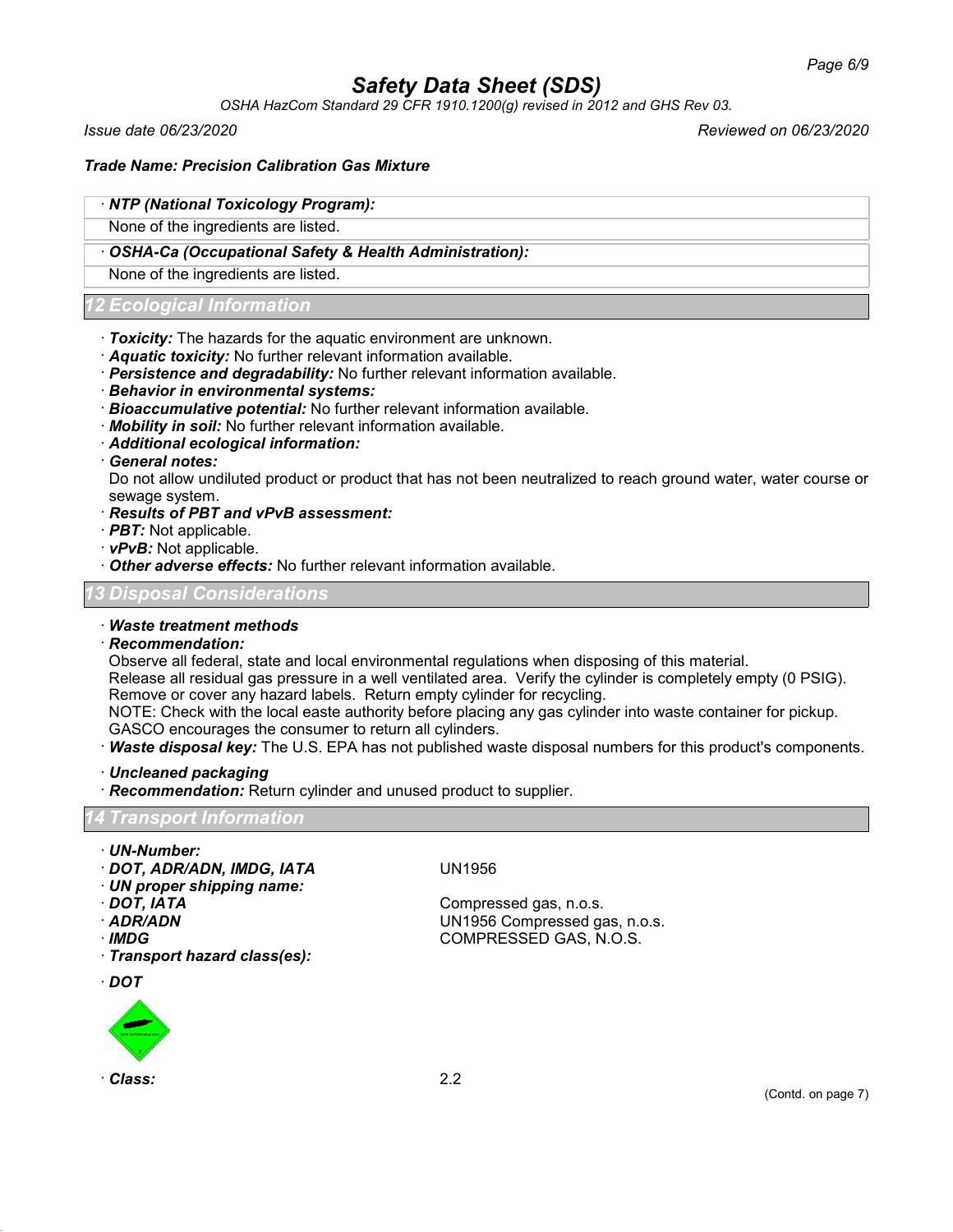*OSHA HazCom Standard 29 CFR 1910.1200(g) revised in 2012 and GHS Rev 03.*

#### *Issue date 06/23/2020 Reviewed on 06/23/2020*

| <b>Trade Name: Precision Calibration Gas Mixture</b>                                                                                                                                                                                                                                                                     |                                                                                                                                                                   |
|--------------------------------------------------------------------------------------------------------------------------------------------------------------------------------------------------------------------------------------------------------------------------------------------------------------------------|-------------------------------------------------------------------------------------------------------------------------------------------------------------------|
| · Label:                                                                                                                                                                                                                                                                                                                 | 2.2                                                                                                                                                               |
| · ADR/ADN                                                                                                                                                                                                                                                                                                                |                                                                                                                                                                   |
| · Class:<br>· Label:                                                                                                                                                                                                                                                                                                     | 2.21A<br>2.2                                                                                                                                                      |
| · IMDG, IATA                                                                                                                                                                                                                                                                                                             |                                                                                                                                                                   |
| · Class:<br>· Label:<br>· Packing group:<br>· DOT, ADR/ADN, IMDG, IATA<br>· Environmental hazards:<br>· Special precautions for user:<br>· Hazard identification number (Kemler code): 20<br>· EMS Number:<br>· Stowage Category<br>· Transport in bulk according to Annex II of<br><b>MARPOL73/78 and the IBC Code:</b> | 2.2<br>2.2<br><b>Non-Regulated Material</b><br>Not applicable.<br>Not applicable.<br>$F-C, S-V$<br>A<br>Not applicable.                                           |
| · Transport/Additional information:                                                                                                                                                                                                                                                                                      |                                                                                                                                                                   |
| $\cdot$ DOT<br>· Quantity limitations:                                                                                                                                                                                                                                                                                   | On passenger aircraft/rail: 75 kg<br>On cargo aircraft only: 150 kg                                                                                               |
| · ADR/ADN<br>· Excepted quantities (EQ):                                                                                                                                                                                                                                                                                 | Code: E1<br>Maximum net quantity per inner packaging: 30 ml<br>Maximum net quantity per outer packaging: 1000 ml                                                  |
| · IMDG<br>· Limited quantities (LQ):<br>· Excepted quantities (EQ):<br>· UN "Model Regulation":                                                                                                                                                                                                                          | 120 ml<br>Code: E1<br>Maximum net quantity per inner packaging: 30 ml<br>Maximum net quantity per outer packaging: 1000 ml<br>UN 1956 COMPRESSED GAS, N.O.S., 2.2 |
| Regulatory Information                                                                                                                                                                                                                                                                                                   |                                                                                                                                                                   |

· *Safety, health and environmental regulations/legislation specific for the substance or mixture:* · *SARA (Superfund Amendments and Reauthorization):*

· *Section 355 (extremely hazardous substances):*

74-90-8 Hydrogen Cyanide

· *Section 313 (Specific toxic chemical listings):*

74-90-8 Hydrogen Cyanide

(Contd. on page 8)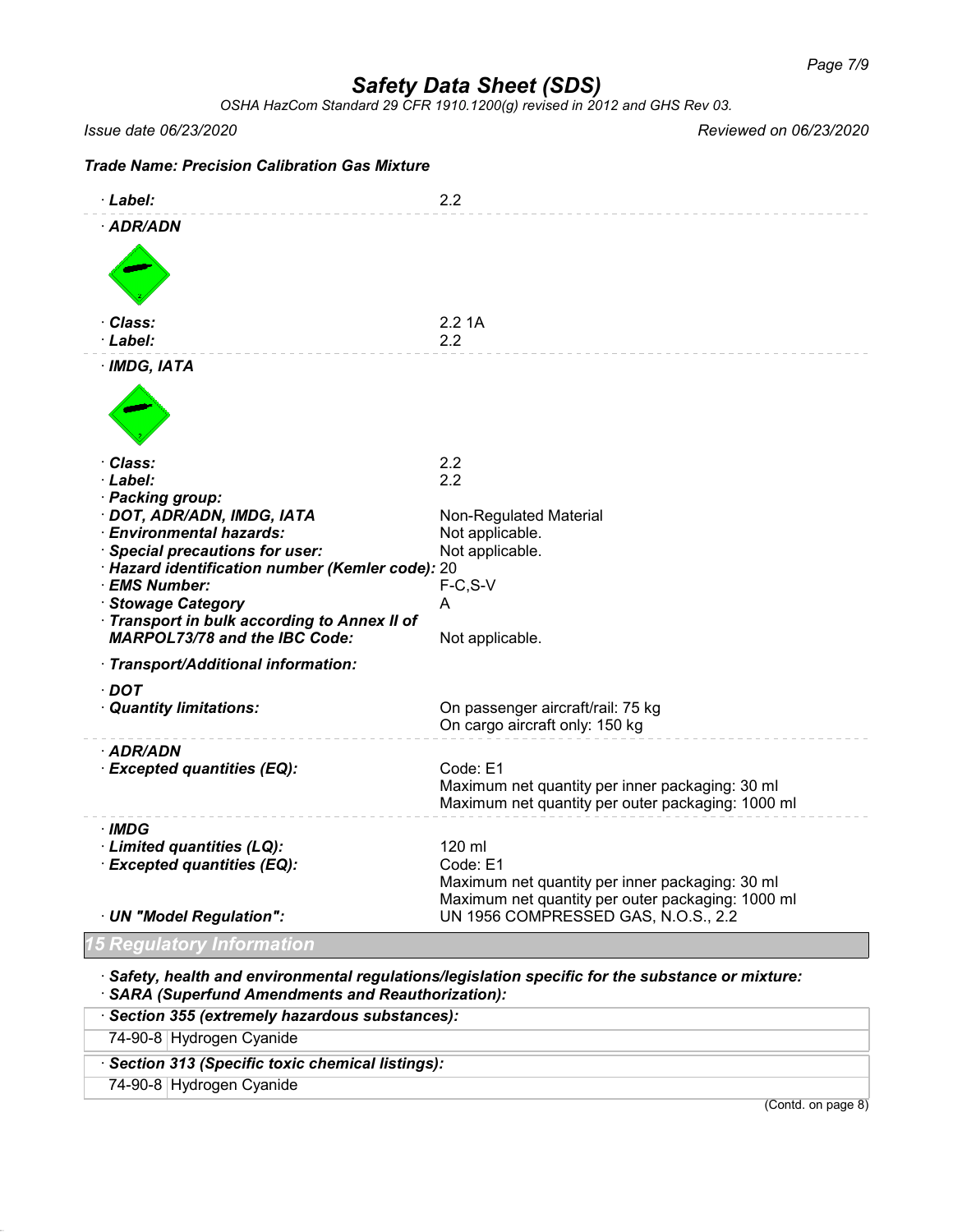*OSHA HazCom Standard 29 CFR 1910.1200(g) revised in 2012 and GHS Rev 03.*

*Issue date 06/23/2020 Reviewed on 06/23/2020*

#### *Trade Name: Precision Calibration Gas Mixture*

| · TSCA (Toxic Substances Control Act):                                                                                                        |
|-----------------------------------------------------------------------------------------------------------------------------------------------|
| 7727-37-9 Nitrogen                                                                                                                            |
| 7782-44-7 Oxygen                                                                                                                              |
| 74-90-8 Hydrogen Cyanide                                                                                                                      |
| · California Proposition 65:                                                                                                                  |
| Chemicals known to cause cancer:                                                                                                              |
| None of the ingredients are listed.                                                                                                           |
| Chemicals known to cause reproductive toxicity for females:                                                                                   |
| None of the ingredients are listed.                                                                                                           |
| Chemicals known to cause reproductive toxicity for males:                                                                                     |
| 74-90-8 Hydrogen Cyanide                                                                                                                      |
| Chemicals known to cause developmental toxicity:                                                                                              |
| None of the ingredients are listed.                                                                                                           |
| Carcinogenic categories:                                                                                                                      |
| · EPA (Environmental Protection Agency):                                                                                                      |
| 74-90-8 Hydrogen Cyanide<br>$\mathbf{II}$                                                                                                     |
| · TLV (Threshold Limit Value established by ACGIH):                                                                                           |
| None of the ingredients are listed.                                                                                                           |
| · NIOSH-Ca (National Institute for Occupational Safety and Health):                                                                           |
| None of the ingredients are listed.                                                                                                           |
| <b>GHS label elements</b><br>The product is classified and labeled according to the Globally Harmonized System (GHS).<br>· Hazard pictograms: |
|                                                                                                                                               |

#### · *Signal word:* Warning

· *Hazard statements:*

H280 Contains gas under pressure; may explode if heated.

· *Precautionary statements:*

P410+P403 Protect from sunlight. Store in a well-ventilated place.

## · *National regulations:*

None of the ingredients are listed.

· *Chemical safety assessment:* A Chemical Safety Assessment has not been carried out.

*16 Other Information*

#### · *Relevant phrases:*

Gasco Affiliates, LLC, makes not express or implied warranties, guarantees or representations regarding the product of the information herein, including but not limited to any implied warranty or merchantability or fitness for use. Gasco Affilitates, LLC shall not be liable for any personal injury, property or other damages of any nature, whether compensatory, consequential, exemplary, or otherwise, resulting from any publication, use of reliance upon the information herein.

· *Date of last revision/ revision number:* 06/23/2020 / -